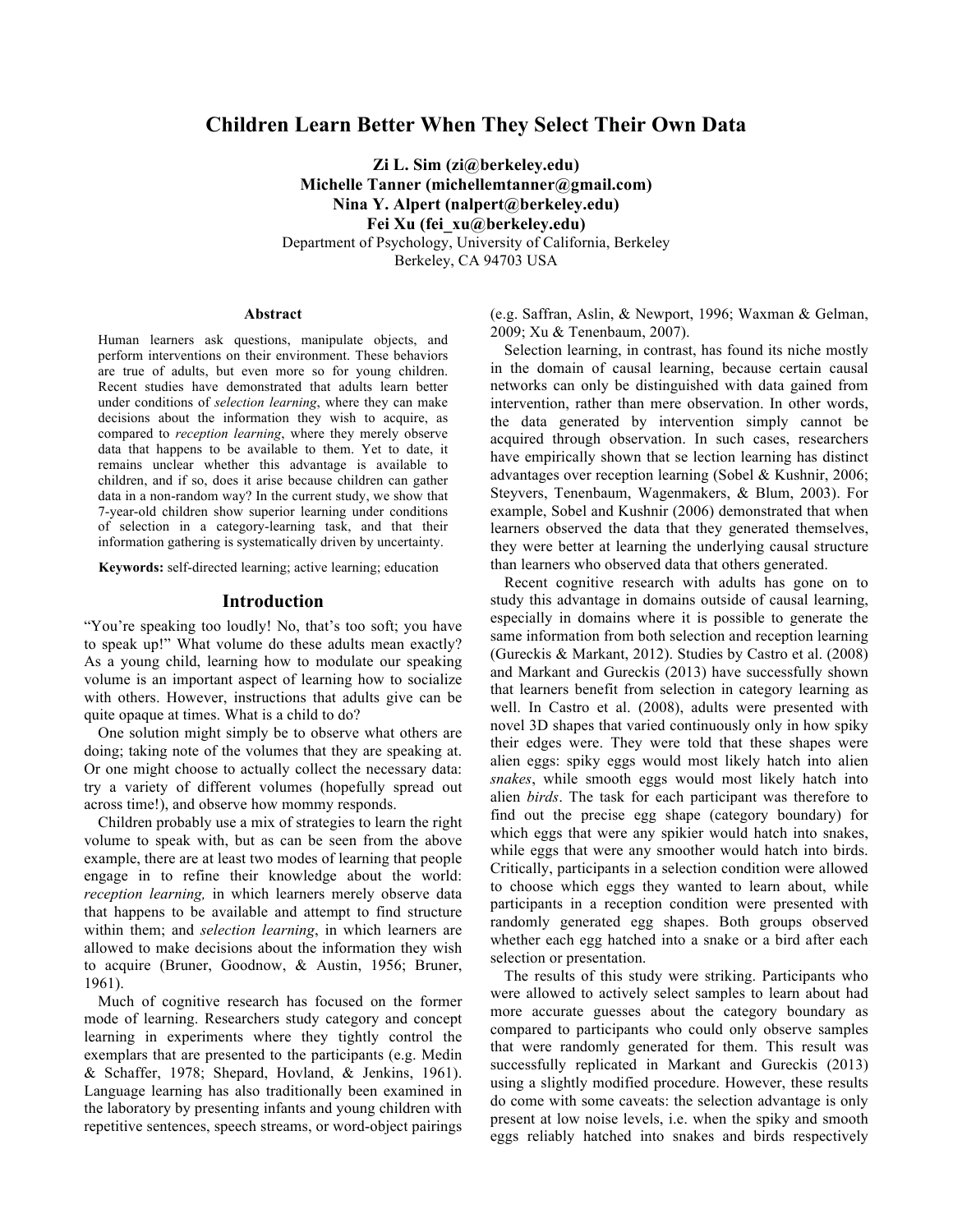(Castro et al., 2008), and in low complexity tasks, e.g. when the classification rule is based on only one dimension (e.g. spikiness only), rather than multiple dimensions (e.g. a combination of spikiness and size).

The same authors also performed a comprehensive analysis aimed at uncovering the psychological processes underlying the found selection advantage, concluding that learners benefit from selection learning because they can gather data in a "non-random, useful way" that maximizes their *own* future learning (Markant & Gureckis, 2013).

Do these results naturally extend to young children? It is indubitable that young children often engage in some forms of selection learning; one only needs to recall their incessant questions, or their mucking around the house and whatnot. Does this effortful form of learning where children have to both generate and learn from the data benefit them, as compared to the less demanding form of learning where they simply observe data that happens to be available to them? If so, are the psychological processes underlying the selection advantage similar between children and adults? When given the opportunity, do children gather data in a "non-random, useful way"? Addressing these questions would provide insights into the developmental origins of selection learning and its underlying mechanisms.

However, these questions remain mostly unaddressed in the literature. At this point, there is still a lack of empirical evidence demonstrating that children actually benefit from selection, relative to reception. What we do know, though, is that young children may be able to gather data in nonrandom manner (Cook, Goodman, & Schulz, 2011; Kidd, Piantadosi, & Aslin, 2012; Legare, Mills, & Souza, 2013; Nelson, Divjak, Gudmundsdottir, Martignon, & Meder, 2014; Ruggeri & Lombrozo, under review; Schulz & Bonawitz, 2007; Sim & Xu, 2014). For example, Schulz and Bonawitz (2007) showed that preschoolers prefer to explore a toy for which the causal structure remained ambiguous to them, over a completely novel toy. Nelson et al. (2014) also demonstrated that 10-year-old German children had good intuitions about how useful various questions would be in sequential search tasks that resembled games such as "Guess Who?" Children were also able to search adaptively, varying their questions according to the statistical structure of the environment they were presented with (e.g. when the population in a "Guess Who?" game was modified such that asking about gender first would no longer be quite as useful, children were less likely to ask about it at the beginning).

But such evidence does not necessarily imply that children will benefit from selection over reception when it comes to refining their beliefs about the world. Indeed, it would be quite a leap to make the claim that just because children are exploring in a systematic way, they are learning from that form of exploration.

Furthermore, although Castro et al. (2008) provides a formal proof for the advantage of selection learning over reception learning in deterministic (noise  $= 0$ ) environments, there is currently no evidence that children are optimal in their information gathering either. Without this evidence, it is difficult to support a theoretical argument that selection is necessarily more efficient than reception for learning.

To begin examining selection learning in children, at minimum, we need to establish three points within the very same task: (1) children can learn successfully under conditions of selection, (2) they can gather data in a systematic manner, and (3) selection learning has distinct advantages over reception learning. We address these points in the current study by examining whether children perform better at a category-learning task when they can select the information they wish to acquire, as compared to when they are merely presented with randomly generated data.

In an experimental design inspired by Castro et al. (2008) and Markant and Gureckis (2013), 7-year-old children were presented with a row of identical worms that were ascending in size, and told that the worms live in either a green house or a blue house. The house that each worm lives in depended on its size, so the goal of the game was to figure out the category boundary as quickly as possible in order to bring them home before a thunderstorm arrives. Each child was randomly assigned to one of two conditions: selection, where they could choose sequentially which worms to learn about, or reception, where they were presented with randomly generated worms one after the other. There were 4 test blocks, and within each block, children learned about 2 worms and then were given a classification task. The design of this task allowed us to examine the children's learning performance and their information gathering strategy (for example, were children taking advantage of feedback generated by previously selected worms?) when they are given the opportunity to actively make decisions about the information they wish to acquire.

### **Method**

#### **Participants**

Sixty-four English-speaking 7-year-olds (23 boys and 42 girls) with a mean age of 88.4 months (range  $= 74.6$  to 104.3 months) were tested. All were recruited from schools and museums in Berkeley, California, and its surrounding communities. An additional 8 children were tested but excluded due to difficulties in following task instructions (e.g. indicating that a worm, which had a little blue reminder house beneath it, lived in the green house;  $N = 6$ ), technical error  $(N = 1)$ , and experimenter error  $(N = 1)$ . Each child was randomly assigned to a Selection condition or a Reception condition.

### **Materials**

The experiment was presented in the form of an interactive PowerPoint presentation. Each presentation sequentially showed 3 sets of animals, with each set consisting of 13 identical animal images that varied only in their size, i.e. their heights and widths.

These animals were arranged from smallest to largest (left to right). The animals lived in either a green house or a blue house, and these houses were represented by colored images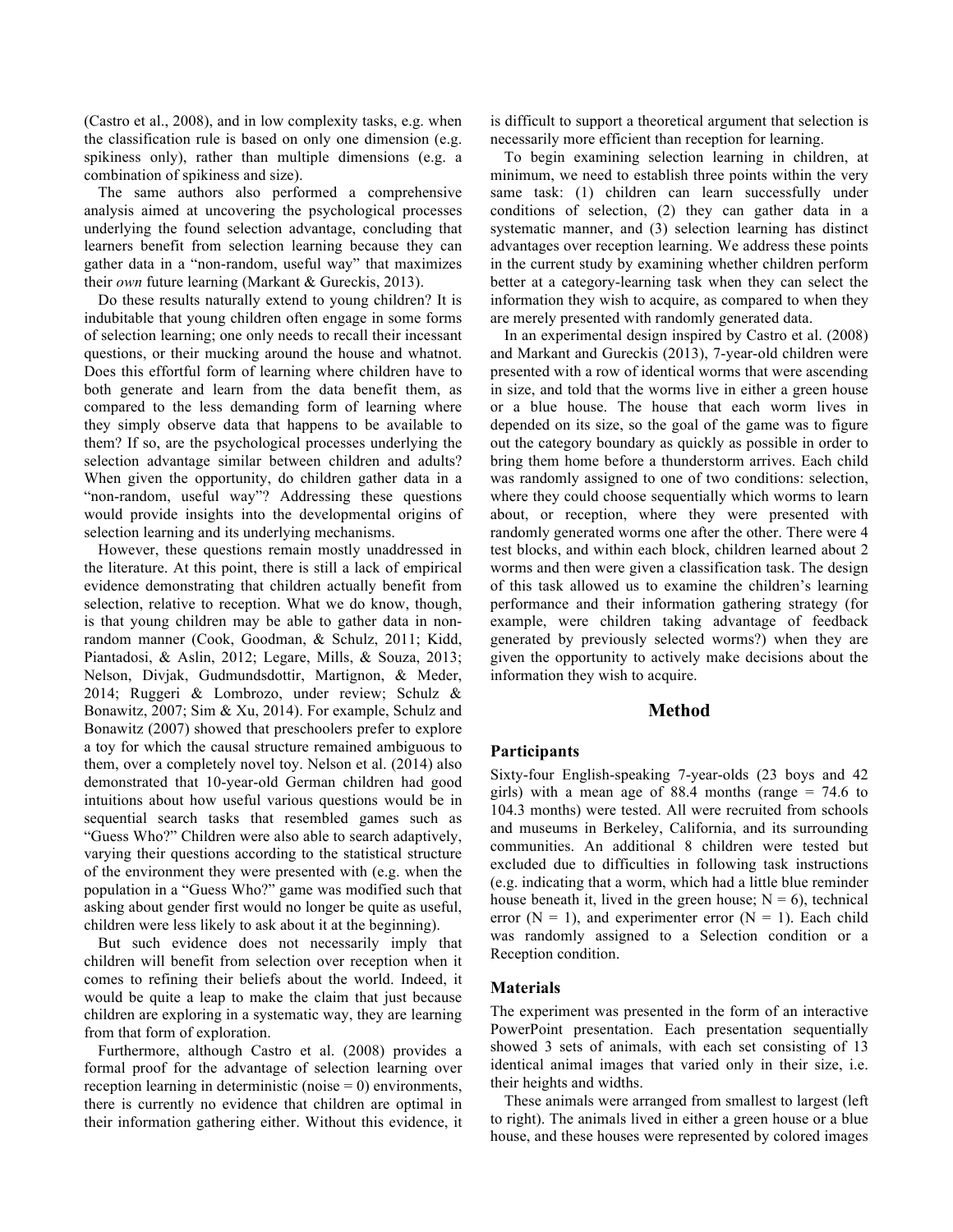placed on the top left and top right of the screen respectively (Figure 1). When an animal image was clicked on, it would move across the screen towards its designated house, disappearing upon arrival. A "reminder house," which is a scaled down version of its house, would then appear in the space below where the animal was located previously.



Figure 1: Thirteen worms that can be categorized into the green house or the blue house.

### **Procedure**

Children were tested individually in our laboratory, a quiet room in their elementary school, or in a quiet area at a museum. An experimenter sat next to the child to control the slide show. The procedure for both the Selection and Reception conditions consisted of a demonstration phase, and 4 test blocks (each with 2 sampling trials). Each block consisted of a sampling phase, followed by a classification phase. The experiment lasted about 10 minutes.

**Demonstration Phase** The demonstration phase consisted of two practice trials. These practice trials were to establish to the child that (1) the displayed animals lived in one of the two houses, (2) the house that each animal lived in was determined by an invisible category boundary that divided the animals into two groups, and (3) that the boundary location was different for each set of animals.

In the first practice trial, the participant was shown a row of 13 spiders that increased in size, together with a green house and a blue house placed at the top corners of the screen. When the experimenter clicked on each house, a flashing box surrounding the spiders that lived in the selected house appeared. The experimenter subsequently pointed at two spiders, one at a time, asking the child "Does this spider live in the green house or the blue house?" The experimenter praised the child if he/she answered accurately ("Good job!"), and corrected the child otherwise ("No, that spider actually lives in the green house!").

The second practice trial that followed was identical to the first, except that we used a row of frogs instead, and a new category boundary.

**Test Block: Sampling Phase** Children were presented with a row of 13 worms. 12 category boundaries were possible, but only the 3rd through the 10th boundary were used in this experiment. This step was taken to ensure that there was at least a small number of worms that lived in each house. For each participant, a boundary location was randomly generated, and this location was used for all test blocks**.**

To begin the sampling phase, the experimenter informed the child that she would be asked to figure out which house each worm lived in. The experimenter then clicked on the 1<sup>st</sup> and  $13<sup>th</sup>$  worm, showing that they lived in the green house and the blue house respectively. As mentioned above, an appropriately colored "reminder house" subsequently appeared below the worm that had just been selected.

An image of a storm then appeared. In the Selection condition, the experimenter told the child that there was only time left to tap on one worm, and asked the child to choose one worm to "figure out which worms live in the green house, and which worms live in the blue house". The experimenter clicked on the chosen worm, which moved to its given house as determined by the category boundary. The child was then told that the storm had not arrived yet, so there was still time to learn about another worm. After the child made this second selection, the experimenter clicked on the worm to show where it lived. Reminder houses appeared after each worm was selected. The key feature in the Selection condition was thus that the child was allowed to independently generate data about the worms in order to learn about their category structure.

In the Reception condition, a program was ran such that one worm would be randomly selected at appropriate time points. Based on information obtained about children's choices during pilot testing of the Selection condition, the script was constrained such that 1) a single worm cannot be selected twice within each critical block, and 2) a previously selected worm can be reselected in a later critical block. Within each test block, two worms were randomly selected one after another. Upon being selected, the worm wiggled to attract the child's attention before moving to the house that it lived in. Again, reminder houses appeared to provide a visual memory aid of where the selected worms lived. The key feature in the Reception condition was therefore that the child could only observe, but not generate, data about the worms to learn about their category structure.

**Test Block: Classification Phase** After the sampling phase, the experimenter informed the child that the storm was almost here, so they had to take the rest of the worms home. The child was asked to point to all the worms that lived in the green house, as well as all the worms that lived in the blue house. If the child skipped the classification of some worms, the experimenter pointed to each of these skipped worms and asked, "Which house does this worm live in?" The children's answers allowed us to determine where they believed the boundary was located. After all the worms had been classified, they disappeared and the experimenter told the child, "Phew, all the worms are safe! But we don't know if they went to their correct houses."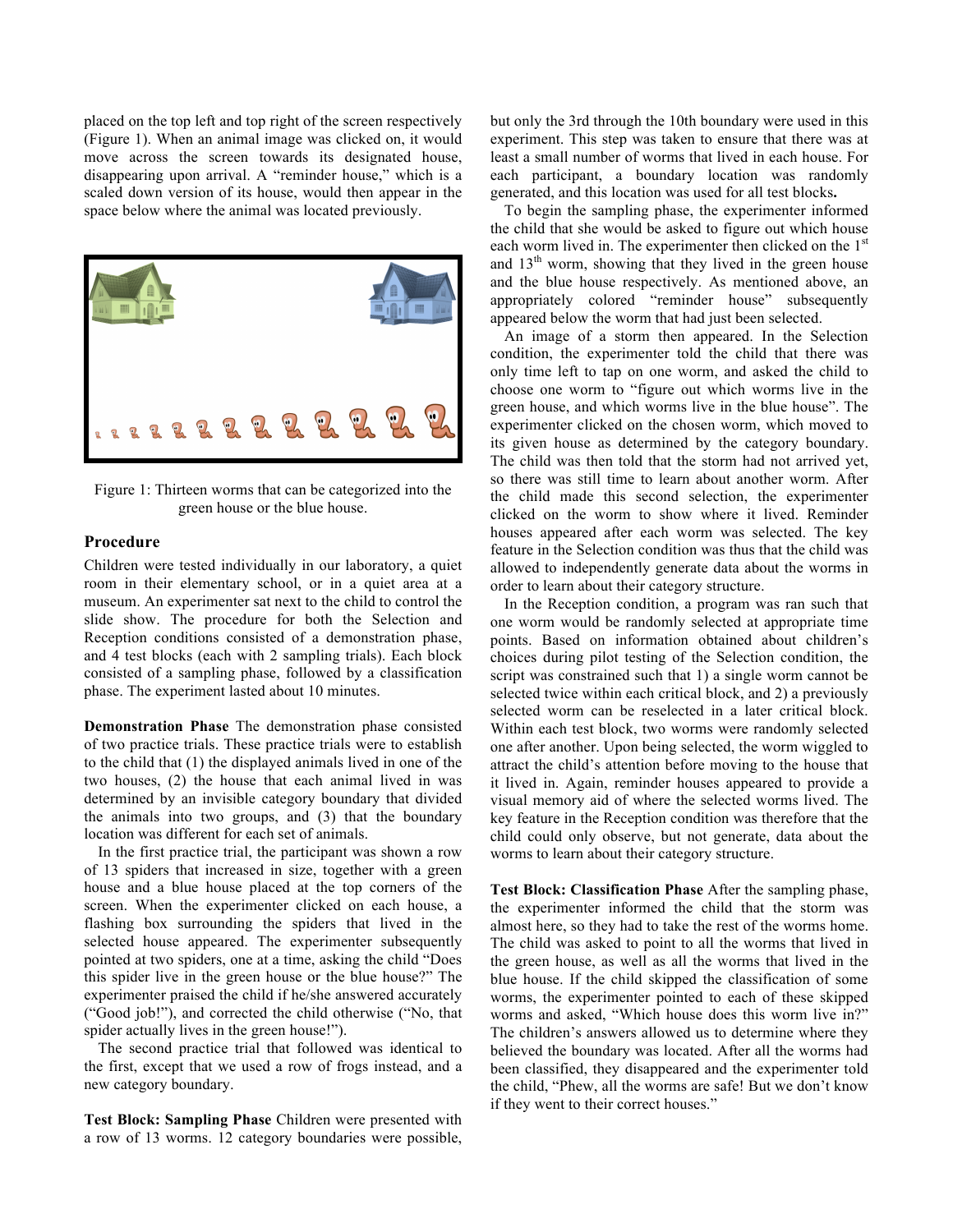The test blocks were repeated until the child had classified all the worms correctly, or when the child had engaged in 4 test blocks (i.e. viewed a maximum of 8 worms), whichever occurred first.

#### **Coding**

In the Selection condition, we recorded the worms that each child selected during the sampling phase. We then measured the sampling distance, i.e. the distance between each of their selections and the true category boundary. For example, if the child selected a worm that was adjacent to the category boundary (left and right), the sampling distance was 0. The sampling distances allowed us to examine how children were sampling across time. This measure was recorded in the Reception condition as well, although note that these "selected" worms were randomly generated.

For each child, we also obtained a classification accuracy score for all test blocks. Each correctly classified worm was scored as 1 point, so the maximum score in each block was 13. The children's scores were then converted into a percentage of classification accuracy.

#### **Results**

An alpha level of 0.05 was used in all statistical analyses. Preliminary analyses found no effects of gender or location of boundary on children's accuracy on classification trials. Subsequent analyses were collapsed over these variables.



As Figure 2 indicates, children in the Selection condition were sampling closer to the true category boundary over time. Using the children's average sampling distance for each test block, we performed a 2x4 repeated measures analysis of variance (ANOVA) with Condition (Selection vs. Reception) as a between-subjects factor and Test Block (1–4) as a within-subjects factor. There were significant main effects of Condition,  $F(1, 62) = 15.2$ ,  $p < .001$ ,  $p2 =$ .197, and Test Block, *F*(3, 60) = 10.77, *p* < .001, η2 = .350. There was also a significant interaction between the two factors,  $F(3, 61) = 8.58$ ,  $p < .001$ ,  $p = .30$ .

Planned comparisons showed that average sampling distance in the Selection condition was significantly smaller than expected by a random-sampling strategy by the second test block,  $t(31) = 2.34$ ,  $p = .026$ ,  $d = .413$ , while the average sampling distance of the randomly generated data points in the Reception condition never differed from chance, e.g. in the fourth test block,  $t(31) = .684$ ,  $p = .50$ ,  $d = .121$ .





Figure 2*:* Sampling distance from the category boundary in the two conditions. Dashed line indicates average sampling distance expected by a random-sampling strategy. Error bars show standard error.

#### **Information Sampling**

After learners have acquired some data in a category learning task, they would easily classify items that are far from the true category boundary, but are more uncertain about items that are near the boundary. Following the analyses in Markant & Gureckis (2013), we thus examined children's sampling distances, i.e. the distance between the

Figure 3: Classification accuracy in the Selection and Reception conditions. Error bars show standard error.

### **Classification**

Using children's average classification accuracy across the four blocks, we then performed a 2x4 repeated measures analysis of variance (ANOVA) with Condition (Selection vs. Reception) as a between-subjects factor and Test Block (1–4) as a within-subjects factor. There was only a main effect of Test Block,  $F(3, 60) = 14.5$ ,  $p < .001$ ,  $p = .42$ . No other main effects or interaction was found.

Planned comparisons revealed that the overall classification accuracy for children in both the Selection (*M*  $= .935, SD = .064$  and Reception conditions ( $M = .924, SD$ = .059) was significantly different from chance (0.689). For the Selection condition,  $t(31) = 21.8$ ,  $p < 0.01$ ,  $d = 3.85$ . For the Reception condition,  $t(31) = 22.7$ ,  $p < 0.01$ ,  $d = 4.01$ .

Although children's classification accuracy did increase steadily in both conditions, their classification accuracy diverged over time. By the final block, children in the Selection condition were significantly more likely to classify the worms correctly  $(M = .986, SD = .046)$  than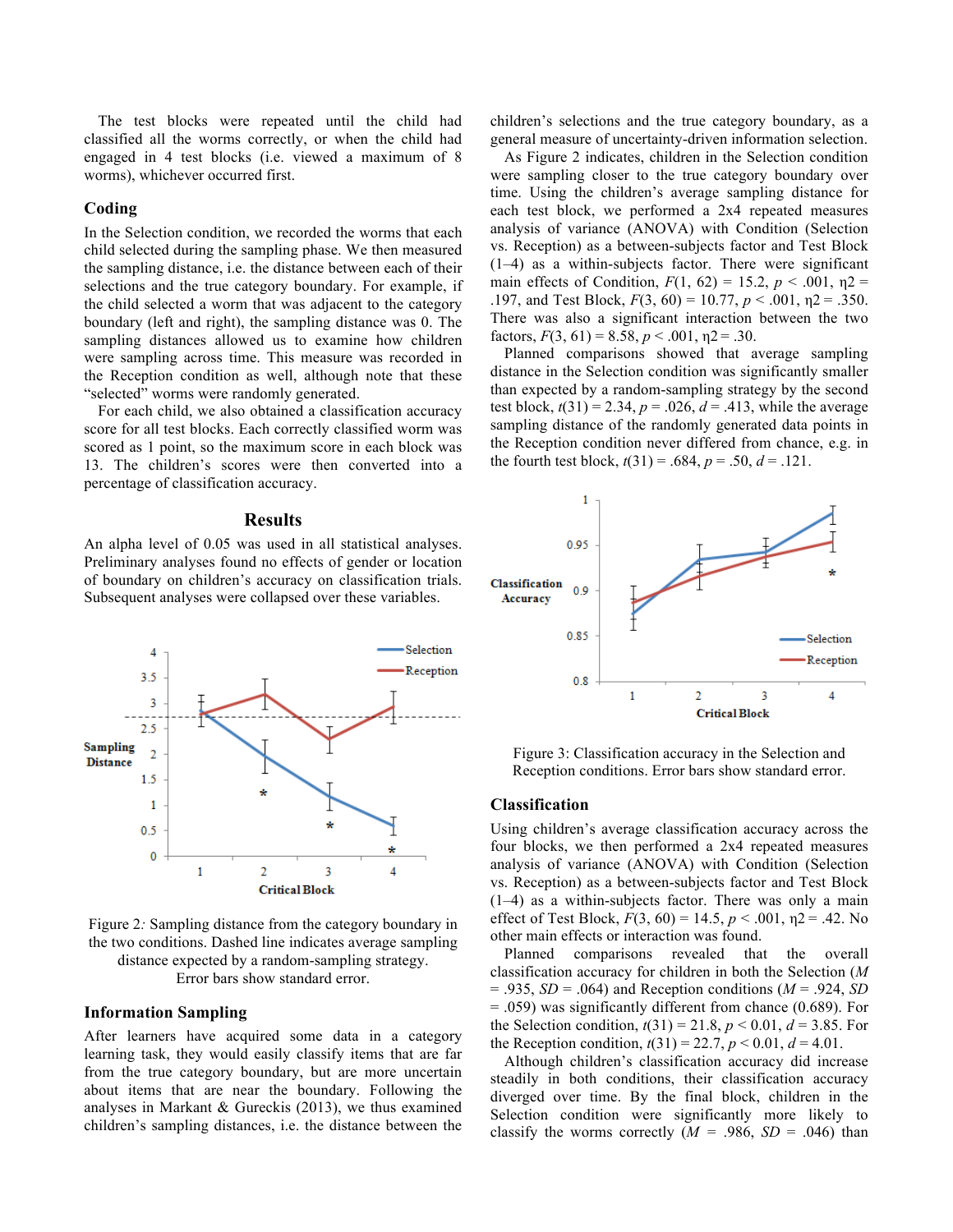children in the Reception condition ( $M = .954$ ,  $SD = .064$ ),  $t(62) = 2.24$ ,  $p = .029$ ,  $d = .574$ .

#### **Discussion**

The present study examined whether 7-year-old children had the capacity to engage in and benefit from selection learning. Using a category learning task, we demonstrate that young children can learn successfully under conditions of selection, that they can gather data in a systematic manner, and that selection learning has distinct advantages over reception learning.

First, our results indicate that children can learn successfully when they are allowed to make decisions about what information they wish to gather. The overall classification accuracy in the Selection condition was very high, suggesting that children are perfectly capable of learning from the data they generate by themselves. Their performance was comparable to that of children in the Reception condition, the latter of which should not be surprising given previous research showing that children are proficient at learning categories using randomly-generated exemplars when the classification rule is based only on a single dimension (i.e. rule-based category structure) similar to that used in our experiment (Huang-Pollock, Maddox, & Karalunas, 2011; Minda, Desroches, & Church, 2008). It should also be noted that the task may have been too easy for children, resulting in near-ceiling performance in both conditions. Ongoing work improves the current design by increasing the number of classification items and removing the "reminder houses."

Second, 7-year-olds are able to gather data in a systematic way. As our results show, children sampled closer to the true category boundary over time. This result suggests that the children's information gathering was informed by uncertainty and previous feedback, leading them to sample items that were near the true category boundary. Such a strategy would allow children to avoid generating redundant information, and focus on collecting data that is expected to help them learn effectively and efficiently.

Third, and most importantly, children showed better learning under conditions of selection as compared to reception over time. By the final block, the classification accuracy obtained by children in the Selection condition was reliably higher than that of children in the Reception condition. Given the extremely small amount of information observed by the children over four blocks (as compared to previous adult studies), we found this measure to be more revealing of children's learning under different modes of information gathering than that of average classification accuracy, which unduly weighs children's early guesses.

Establishing these findings within a single task suggests that children benefit from selection learning over reception learning partly because they are able to gather data in a systematic, non-random fashion. Researchers have previously examined the systematicity and optimality of children's exploration strategies, but few have shown that these strategies have consequences on children's learning.

The current study thus adds an important piece to the puzzle by demonstrating that when given the opportunity, children can gather data in a systematic manner, and this uncertaintydriven data generation is associated with superior performance during category learning.

One notable difference between the selection and the reception conditions is that the learners observed different data points. Thus, to further establish the advantages of self-directed data generation, ongoing work in our lab examines how children perform in a "yoked" condition (Gureckis & Markant, 2012). In such a condition, each child will be presented with the same sequence of worms that was generated by another child in the Selection condition. If the learners in the Selection and the Yoked condition perform differently despite having observed the same data, this result would provide additional evidence that being able to gather data that systematically addresses one's *own* regions of uncertainty is crucial for selection to result in more effective and more efficient learning (Markant & Gureckis, 2013).

Our discussion above offers a cognitive explanation for the selection advantage. Children performed better under conditions of selection because they generated data that was informative for them. However, the present results cannot speak directly to other psychological processes that may also drive the advantage found for selection learning. A variety of different psychological factors have been posited to account for such an advantage: enhanced memory encoding (Metcalfe & Kornell, 2005); deeper processing of the problem structure (Sobel & Kushnir, 2006); attention and motivation (Corno & Mandinach, 1983; Kersh, 1962), etc. Given the design of our experiment in which children in both conditions were provided with visual reminders of the house that each worm lives in, we are inclined to believe that the advantage found for selection over reception learning cannot be attributed to enhanced encoding of the presented information. As for other psychological factors, we do not think that they run contrary to our arguments – after all, those processes could have certainly been recruited when children were deciding which items to learn about.

Another important note is that even though we have demonstrated that children learn better in the Selection condition as compared to the Reception condition, it is highly unlikely that the children's information gathering was normatively optimal. In this two-category learning task, the optimal strategy is to engage in a binary search, such that the learner should always sample the item that is in the middle of the region of uncertainty (e.g. the space between the worm that one is certain lives in the green house, and the worm that one is certain lives in the blue house). By using such a strategy, the learner's error in estimating the category boundary should exponentially converge (Castro et al., 2008). In our task, optimal learners need to sequentially sample at least 3 worms, but at most 4 worms, to discover the category boundary. However, most of the children in the Selection condition did not appear to have used such a strategy, as only 7 out of 32 children successfully classified all the worms in Test Block 2 (having sampled 4 worms).